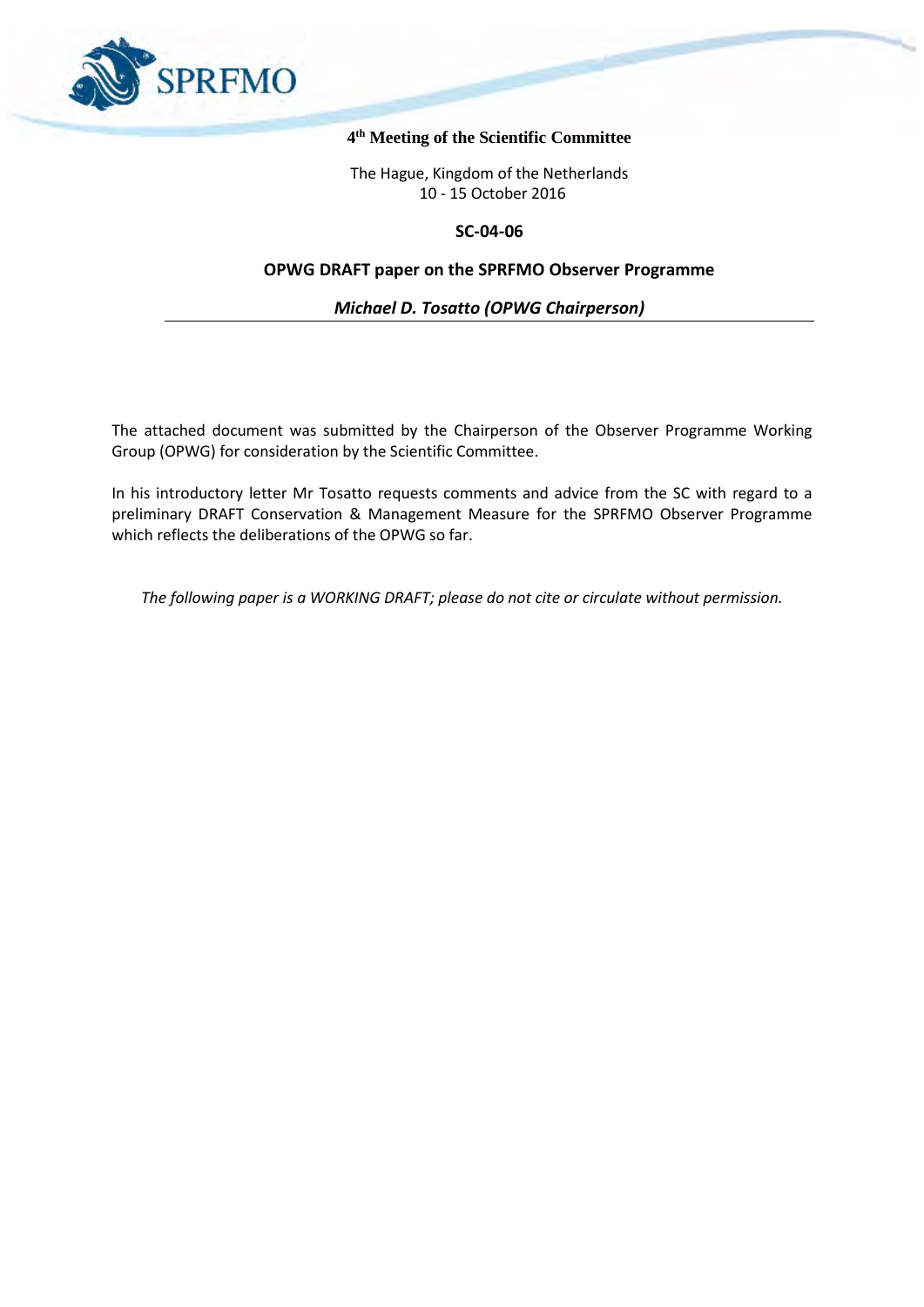

U.S. DEPARTMENT OF COMMERCE National Oceanic and Atmospheric Administration NATIONAL MARINE FISHERIES SERVICE Pacific Islands Regional Office 1845 Wasp Blvd., Bldg 176 Honolulu, Hawaii 96818 (808) 725-5000 • fax: {808) <sup>725</sup> <sup>5215</sup>

Johanne Fischer Executive Secretary SPRFMO Secretariat P.O. Box 3797 Wellington 6140 New Zealand

AUG 1 2 2016

Dear Dr. Fischer:

SUBJECT: Scientific Committee Review of the Proposal for the SPRFMO Observer Programme

According lo the Terms of Reference for the SPRFMO Observer Programme Working Group (OPWG), I am submitting a draft of the initial proposal for the SPRFMO Observer Programme for the Scientific Committee' (SC) review and consideration. As you know, there are several outstanding issues regarding development of this document that the OPWG is currently considering, and we are specifically seeking the SC's advice on the following matters:

- 1. Observer data collection requirements. We are requesting that the SC review the observer data collection requirements specified in CMM 4.02, "Conservation and Management Measure on the Standards for the Collection, Reporting, Verification and Exchange of Data." We propose to move the observer data collection requirements from CMM 4.02 to the in-development Observer Programme CMM while retaining the specific data elements. We seek the SC's advice on whether any amendments are necessary to the existing language in CMM 4.02 (particularly Paragraph 2) as it is moved to the OP CMM and verification by the SC that the specific data elements identified (Annex 7 of CMM 4.02) remain valid.
- 2. Levels and metrics for observer coverage. We propose that, as a starting point, observer coverage levels for the SPRFMO Observer Programme be the same as the coverage levels currently required in CMMs for specific fisheries and that all other fisheries comply with 10% observer coverage. We request that the SC review the language in Part 6 of the enclosed document and provide advice on appropriate coverage levels and the most appropriate metrics for measuring observer coverage in each fishery.

We welcome the SC's advice and input on all other aspects of the in-development Observer Programme CMM.

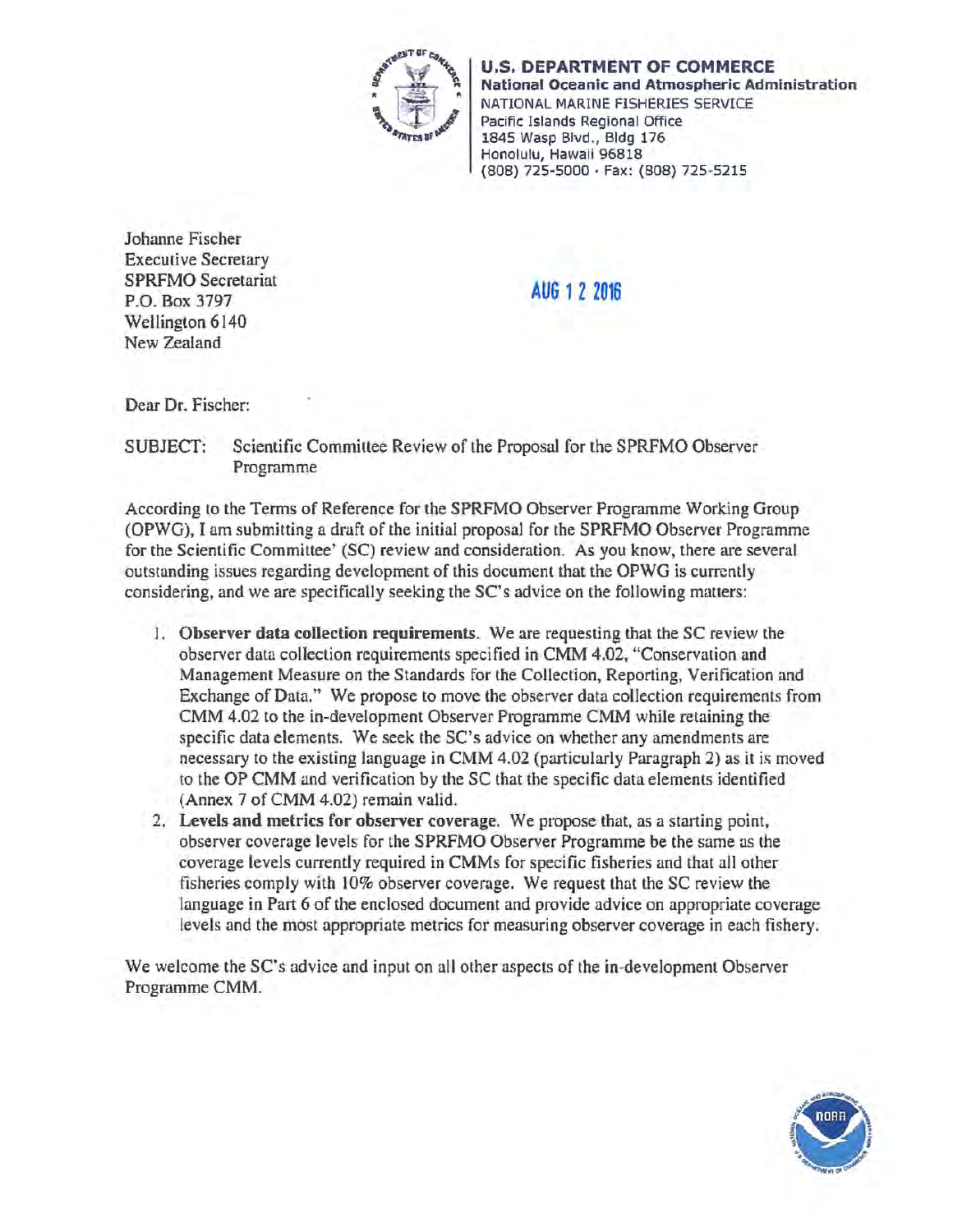Please circulate this document to the Chair of the SC as well as to all Members and CNCPs.

Sincerely,

 $m_{\ell}$ 

ichael D. Tosatto Regional Administrator

Enclosure

cc: James Ianelli, SC Chair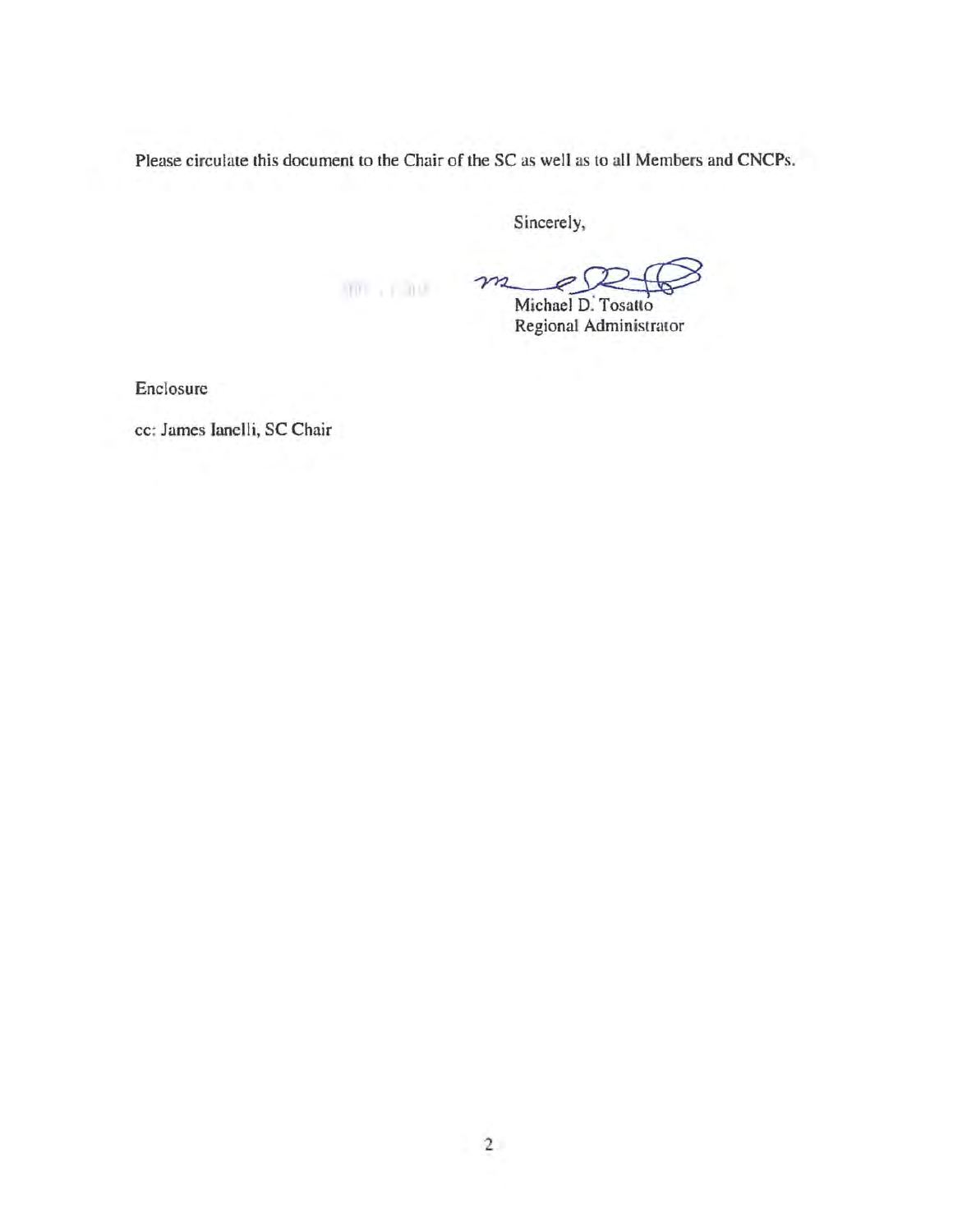

# **CMM X.XX**

## **Conservation and Management Measure for the**

## **SPRFMO Observer Programme**

## **The Commission of the South Pacific Regional Fisheries Management Organisation**,

*Explanatory Note: The preamble for this draft incorporates the suggested comments and edits received on the initial draft of this section.*

*Recalling* that Article 28 of the Convention calls for the establishment of an observer programme to collect verified catch and effort data, other scientific data and additional information related to the fishing activity in the Convention Area, and its impacts on the marine environment.

*Noting* that Article 28 sets out the functions of the observer programme and specifies that the information collected by the observer programme shall, as appropriate, also be used to support the functions of the Commission and its subsidiary bodies, including the Scientific Committee and Compliance and Technical Committee, and that the observer programme shall be coordinated by the Secretariat of the Commission in a flexible manner.

*Desiring* to implement a best practice observer programme, taking into account the similar experiences and practices implemented by other regional fisheries management organizations (RFMOs).

*Acknowledging* that other RFMOs have established observer programmes for similar purposes, that national observer programmes are in place, and that coordination with these programmes shall be pursued to the maximum extent possible.

*Acknowledging* that worldwide experience has demonstrated that observers deployed on board fishing vessels during commercial operations can provide high-quality information for management and conservation of fishing resources and their environment, and can also help to promote good communications among Members, Cooperating non-Contracting Parties (CNCPs), scientists and fishing users.

*Adopts* the following conservation and management measure in accordance with Article 8 of the Convention:

## **Part 1 Definitions**

*Explanatory Note: This part has been added per Australia's suggestion and includes several terms suggested by Australia as well as several additional terms. Several OPWG participants provided comments on the need for and definition of the terms "independent and impartial." Australia and the United States provided specific language for these terms, with Australia's definition focusing on the data to be collected and the United States' definition focusing on the observers themselves. Both definitions are provided in brackets below for consideration of the OPWG.*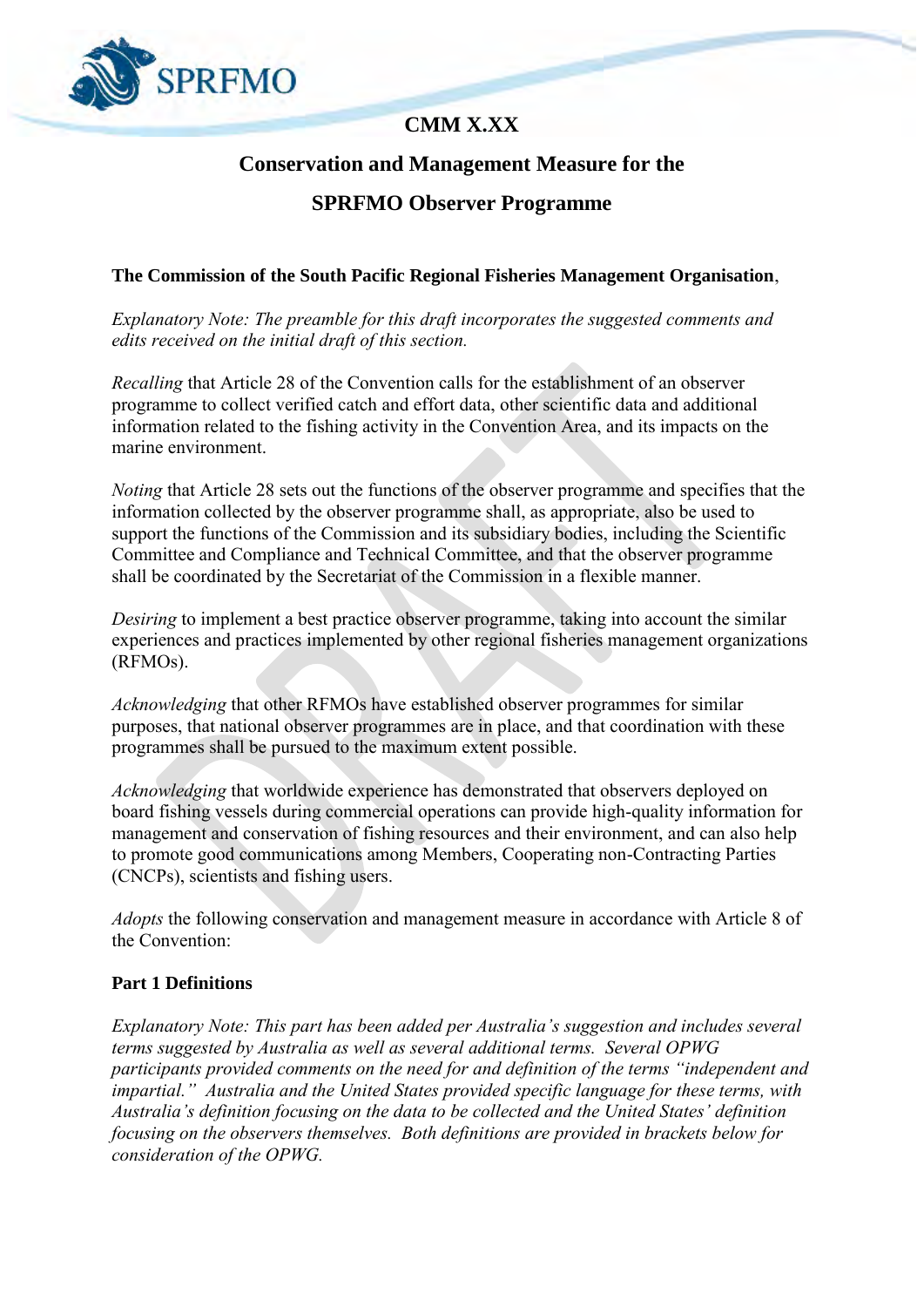1. Terms in this measure have the following definitions:

*Accredited* means: an observer programme or service provider that meets the standards adopted by the Commission.

*Collect* means: to record information electronically or on paper by typing, writing, photograph or other means.

*Debriefing* means: processing data collected by observers through appropriate quality assurance or quality control systems.

[Australia: *Independent:* For data to be considered 'independent' it must be collected in an uninfluenced and unbiased manner on board any vessel regardless of which flag under which the vessel is operating. Accordingly, independent refers to data sourced from programmes or service providers accredited by the Commission. The programme will have no direct financial interest, ownership or business links with vessels, processors, agents and retailers involved in the catching, taking, harvesting processing or selling of fish or fish product.

*Impartial:* The collection of independent and 'impartial' data refers to data collected which is free from outside influence, from vessels, processors, agents, retailers, involved in the catching, taking, harvesting processing or selling of fish or fish product and will also be free from influence by non-governmental environmental, fishery, and other related organizations. Data collection shall be undertaken in an uninfluenced and unbiased manner on board vessels from both flag State and foreign fishing nations.

- U.S.: *Independent and impartial* means that an observer:
	- a) May not have a direct financial interest, other than the provision of observer services, in the fishery under the purview of the Commission, including, but not limited to: i) any ownership, mortgage holder, or other secured interest in a vessel or processor involved in the catching, taking, harvesting or processing of fish; ii) any business selling supplies or services to any vessel or processor in the fishery; iii) any business purchasing raw or processed products from any vessel or processor in the fishery.
	- b) May not solicit or accept, directly or indirectly, any gratuity, gift, favor, entertainment, inordinate accommodation, loan or anything of monetary value from anyone who either conducts activities that are regulated by the flag Member or CNCP and the Commission or has interests that may be substantially affected by the performance or nonperformance of the observer's official duties.
	- c) May not serve as an observer on any vessel or at any processors owned or operated by a person who previously employed the observer in another capacity (e.g., as a crew member).
	- d) May not solicit or accept employment as a crew member or an employee of a vessel or processor while employed by an observer provider.]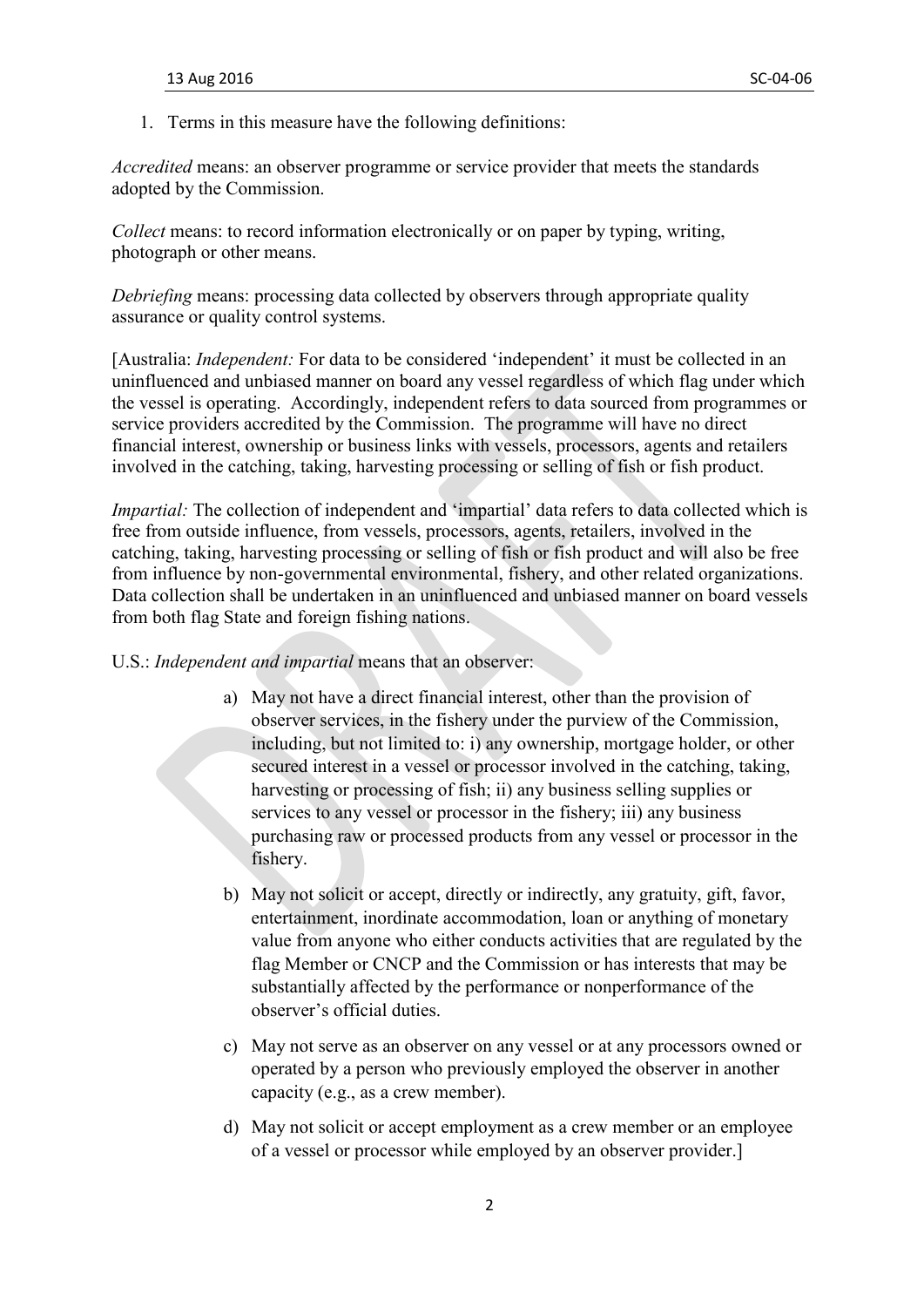*Observer Programme:* An observer programme refers to the government programme or non-government service provider that conducts the coordinated collection and debriefing of observer data as adopted by the Commission for the purposes of implementing this CMM.

#### **Part 2 Scope of the SPRFMO Observer Programme**

*Explanatory Note: Based on comments received, this part includes some additional language regarding the scope of the CMM. Language has been added in Paragraph 1 to clarify that the SPRFMO Observer Programme applies to all fishing vessels operating in the Convention Area while they are in the Convention Area. In other words, a fishing vessel that operates only in an Exclusive Economic Zone (EEZ) would not be subject to these requirements. However, a fishing vessel that operates in the Convention Area and in an EEZ on the same trip would be subject to the requirements of this CMM for the portion of the trip that occurs in the Convention Area. Existing domestic observer programmes would be eligible to become accredited, so multiple observers would not be needed.*

- 2. The SPRFMO Observer Programme (SPRFMO OP) shall apply to all fishing vessels flying the flag of a Member or CNCP, as defined in Article 1, 1, (h) of the Convention, and operating in the area of application of the Convention, as defined in Article 5 of the Convention.
- 3. The SPRFMO OP shall consist of [independent and impartial observers] *or per Australia definition* [independent and impartial data collected by observers] that are sourced from observer programmes accredited by the Commission. The SPRFMO OP shall be consistent, to the maximum extent possible, with other regional and national observer programmes. This should include but not be limited to the sharing of information pertinent to vessel conditions and health and safety.
- 4. The SPRFMO OP shall be coordinated by the Secretariat of the Commission and operated in accordance with standards, rules and procedures established by the Commission.
- 5. A key role of observers under the SPRFMO OP shall include collecting the information specified in Part 5 below.

#### **Part 3 Objectives of the SPRFMO Observer Programme**

*Explanatory Note: Given the comments received on this part, it appears that it would be best to include the already agreed language and requirements from Paragraph 2 of CMM 4.02, "Conservation and Management Measure on the Standards for the Collection, Reporting, Verification and Exchange of Data," such that the objectives and core requirements of the SPRFMO OP are only located in this CMM. Accordingly, a revision to CMM 4.02 would need to be submitted along with the adoption of this CMM. The specific observer data elements and confidentiality requirements will remain in the revised "CMM on the Standards for the Collection, Reporting, Verification and Exchange of Data." I felt it appropriate to*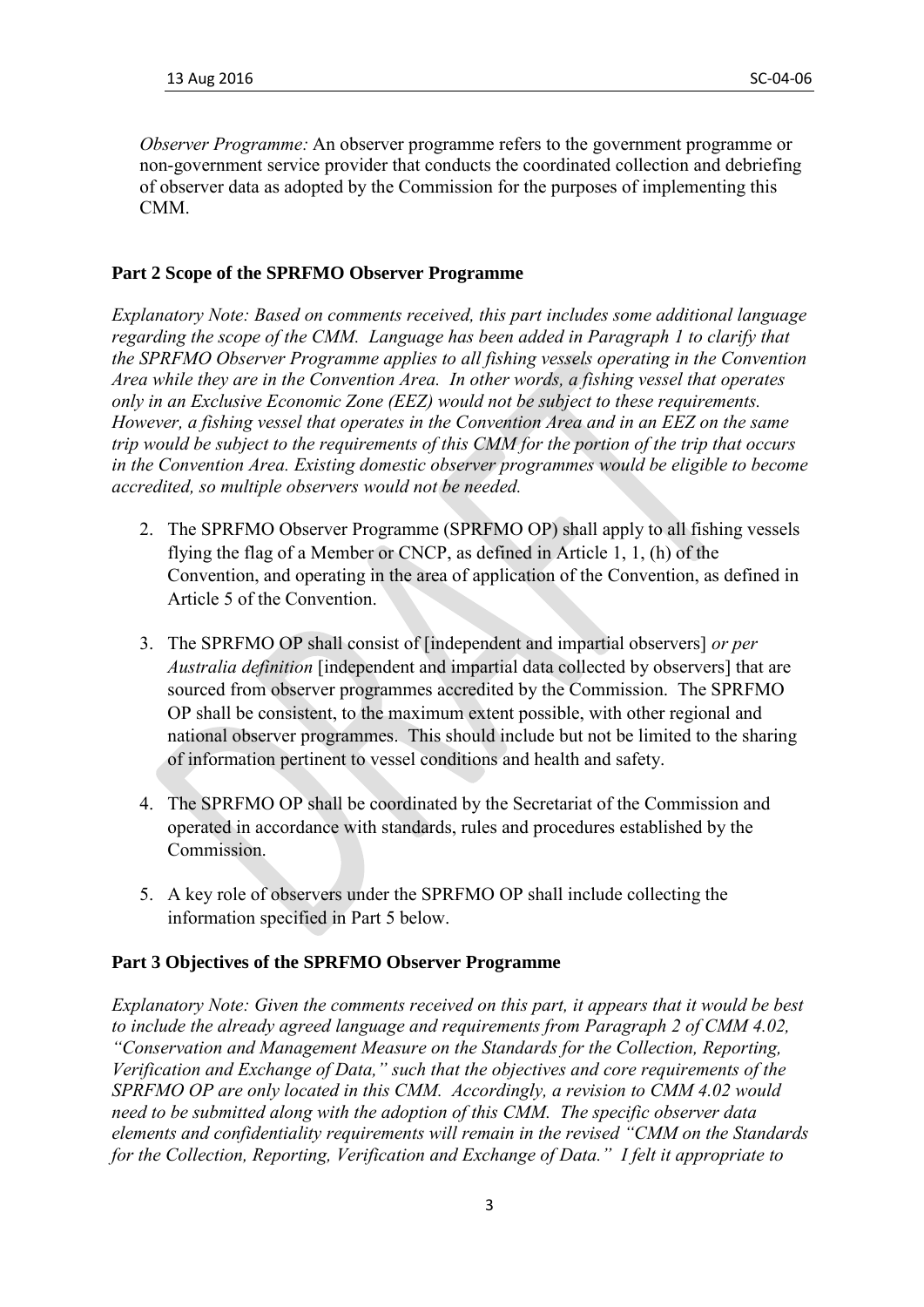*ask the Scientific Committee to review the observer data collection requirements in CMM 4.02, "Conservation and Management Measure on the Standards for the Collection, Reporting, Verification and Exchange of Data," including the data elements of Appendix 7, and provide advice on any needed amendments to include in this CMM. Comments also indicated that data collected by observers should be used for both scientific and compliance monitoring purposes, so modifications have been made to this part to incorporate those comments. In addition, language referencing Annex A and Annex B has been moved to this part and the text has been changed to refer to these documents as mandatory rights and responsibilities, rather than guidelines.*

- 6. The objective of the SPRFMO OP is to provide the following types of information that have been collected by observers and have been subject to debriefing:
	- a. Effort and catch data for all fisheries and fished species in the Convention Area, including target, by-catch and associated and dependent species.
	- b. Biological or other data and information relevant to the management of fishery resources in the Convention Area, as specified in these standards, or as identified from time to time by the Scientific Committee or through processes identified by the Commission.
	- c. Relevant scientific information related to the implementation of the provisions of the Conservation and Management Measures (CMMs) adopted by the Commission.
	- d. Representative data, including length-frequency and biological samples, across the Convention Area, distribution of fishing effort, seasons, fishing fleets and fleet types.
- 7. Information collected through the SPRFMO OP shall, as appropriate, be used to support the functions of the Commission and its subsidiary bodies, including but not limited to stock assessments, development of conservation and management measures, and compliance monitoring.
- 8. The SPRFMO OP also provides for the rights and responsibilities of observers and vessel operators, captains, and crew in Annex A and Annex B, respectively.

### **Part 4 Roles and General Responsibilities**

*Explanatory Note: Multiple comments were submitted on this part, with some recommending that the standards and details for the accreditation process should be included as an annex to this CMM and some also recommending that the details of the Secretariat's role in the Observer Programme should be clearly delineated in the CMM. This draft of the CMM proposes that agreement be reached first on the framework elements of the SPRFMO OP along with an interim accreditation process, and that the final details of an accreditation process and the Secretariat's responsibilities therein be developed for adoption by the Commission and inclusion as annex to this CMM.*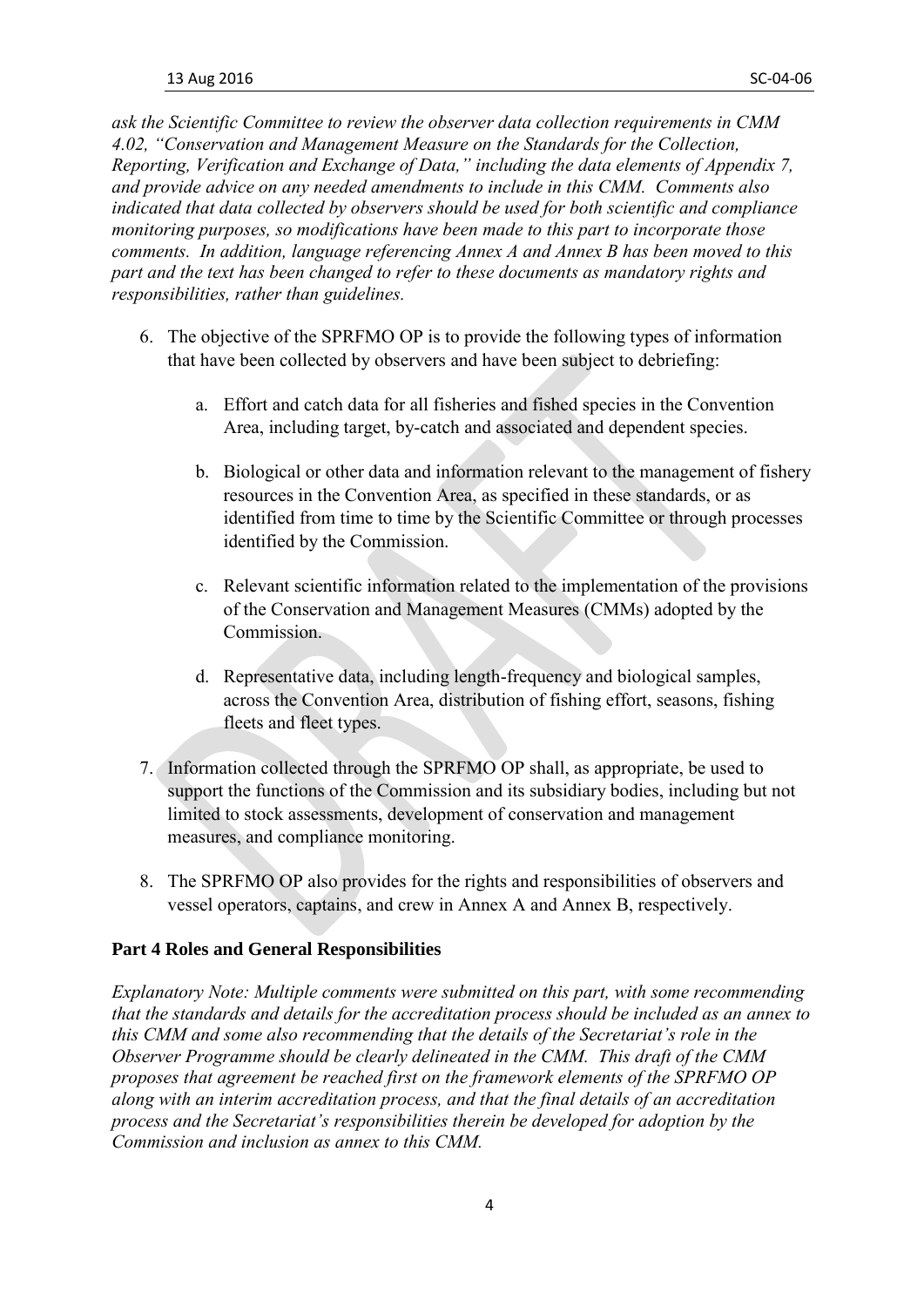- 9. Members and CNCPs shall only use observers from observer programmes accredited under the SPRFMO OP for fishing vessels flying their flag operating in the Convention Area.
- 10. Members and CNCPs shall be responsible for meeting the level of observer coverage as set by the Commission and shall ensure that fishing vessels flying their flag operating in the Convention Area are prepared to accept observers from the SPRFMO OP.
- 11. The SPRFMO Secretariat shall coordinate the SPRFMO OP and shall organize and operate the SPRFMO OP in accordance with standards, rules and procedures established by the Commission.
- 12. Members and CNCPs shall provide the SPRFMO Secretariat with the details of any observer programmes for nomination for accreditation under the SPRFMO OP. Nominated observer programmes shall undergo an accreditation process in accordance with standards adopted by the Commission. After accreditation, each observer programme will be evaluated for continued participation in the SPRFMO OP every three [five] years, in accordance with standards adopted by the Commission.
- 13. Until the Commission has adopted the accreditation process, Members and CNCPs shall provide the Secretariat with the following information on any observer programmes nominated to participate in the SPRFMO OP on an interim basis: (1) the name and contact details of the observer programme coordinator; and (2) the observer programme manual, guidelines, instructions, regulations or workbooks relevant to describe the requirements and duties of the programme's observers. These programmes will be required to undergo the full accreditation process when it is implemented.
- 14. Members and CNCPs will ensure that observer data are put through an appropriate data quality / debriefing process, which will be reviewed by the Commission as part of the SPRFMO OP accreditation process.
- 15. Members and CNCPs shall ensure that observer data are provided to the Secretariat in a standardized format, to be included in a SPRFMO Observer Database per specifications and standards for observer data submissions on the SPRFMO website. Observer data must be identified at the fishery level. Members and CNCPs will provide by 30 September, their previous (January to December) year's debriefed observer data.
- 16. Members and CNCPs shall ensure that observers do not unduly interfere with the lawful operations of the vessel and in carrying out their duties shall give due consideration to the operational requirements of the vessel and to the extent practicable minimize disruption to the operation of vessels fishing in the Convention Area.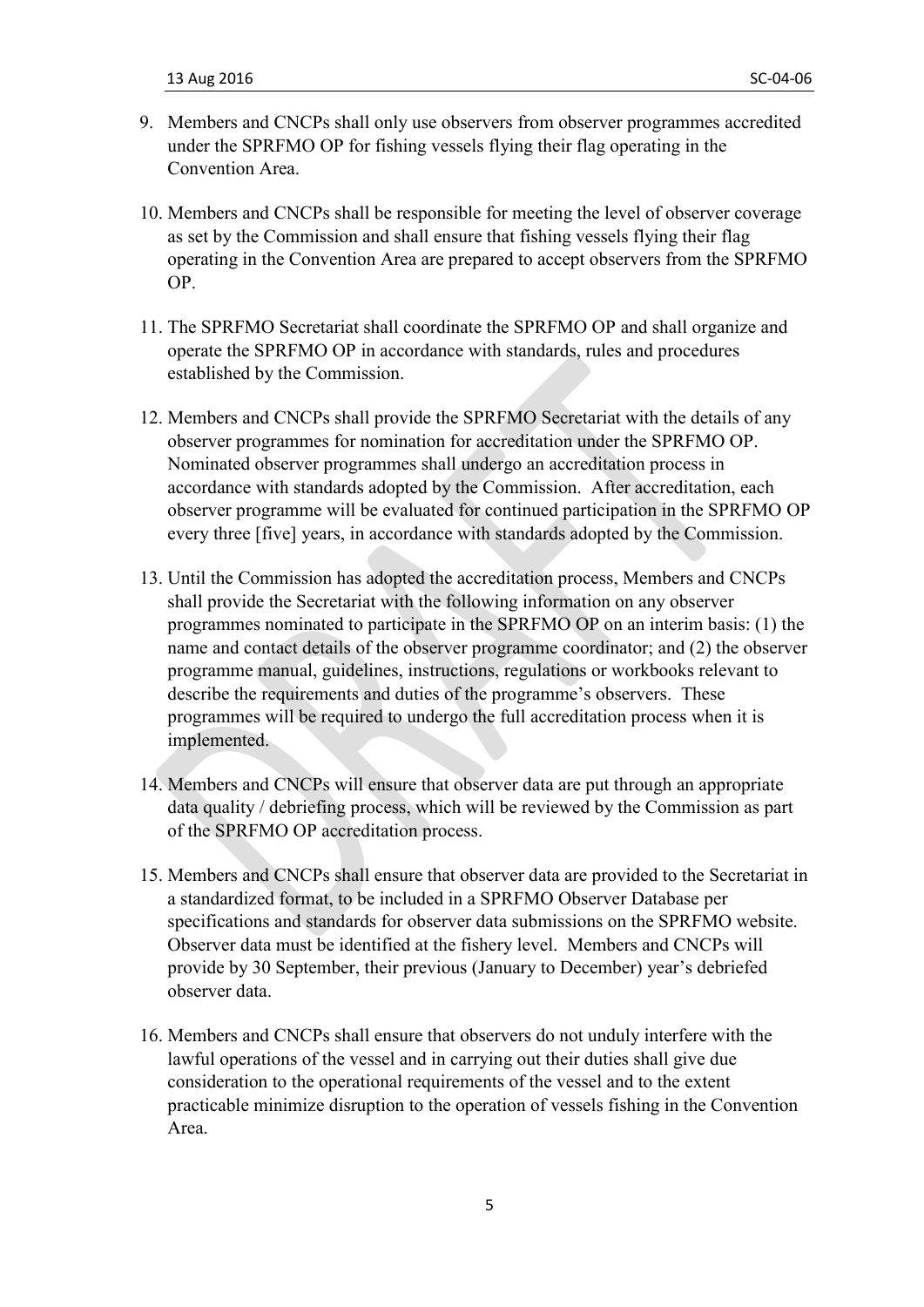- 17. Members and CNCPs shall ensure that observers are not unduly obstructed in the discharge of their duties unless there is a documented safety issue.
- 18. Members and CNCPs shall ensure that vessel operators and crew comply with Annex A and Annex B.

#### **Part 5 Minimum Information and Data to be Collected**

*Explanatory Note: As stated in the Explanatory Note for part 3, above, the specific data elements to be collected will remain in the "Conservation and Management Measure on the Standards for the Collection, Reporting, Verification and Exchange of Data." Other requirements from theat CMM except data confidentiality are included here.*

- 19. Members and CNCPs shall ensure that observers collect the information specified in the "Conservation and Management Measure on the Standards for the Collection, Reporting, Verification and Exchange of Data."
- 20. Members and CNCPs shall provide annual observer implementation reports, by 30 September covering the previous year, which include sections covering: observer training, programme design and coverage, type of data collected, and any problems encountered during the year. These reports shall be reviewed by the Compliance and Technical Committee (CTC) and the Scientific Committee to evaluate the implementation and effectiveness of observer programmes.
- 21. The Secretariat shall prepare an annual report on the implementation of the SPRFMO OP for presentation at each annual meeting of the CTC and Commission that will be distributed to Members and CNCPs [30] days prior to each meeting, including but not limited to information on problems that have been encountered and recommendations for improving current standards and practices. The Secretariat shall compile and disseminate accurate and complete observer data to the Scientific Committee (SC) no later than [60] days in advance of each SC meeting to ensure that the best scientific information is available, while maintaining confidentiality following the procedures specified in Paragraph 7 of CMM 4.02, "Conservation and Management Measure on the Standards for the Collection, Reporting, Verification and Exchange of Data" and any other data confidentiality procedures developed.

#### **Part 6 Levels of Observer Coverage**

*Explanatory Note: Text in this part has been modified to reference existing CMMs specifying observer coverage. The language for all other fisheries not covered by existing CMMs mirrors language in CMM 4.01. However, I propose that it would be better to include all metrics and specified levels of observer coverage in this CMM and as other CMMs are updated these requirement need not be carried forward and the references here can be deleted. I believe it is appropriate to ask the Scientific Committee for advice on the appropriate levels of observer coverage and metrics to use for each fishery.*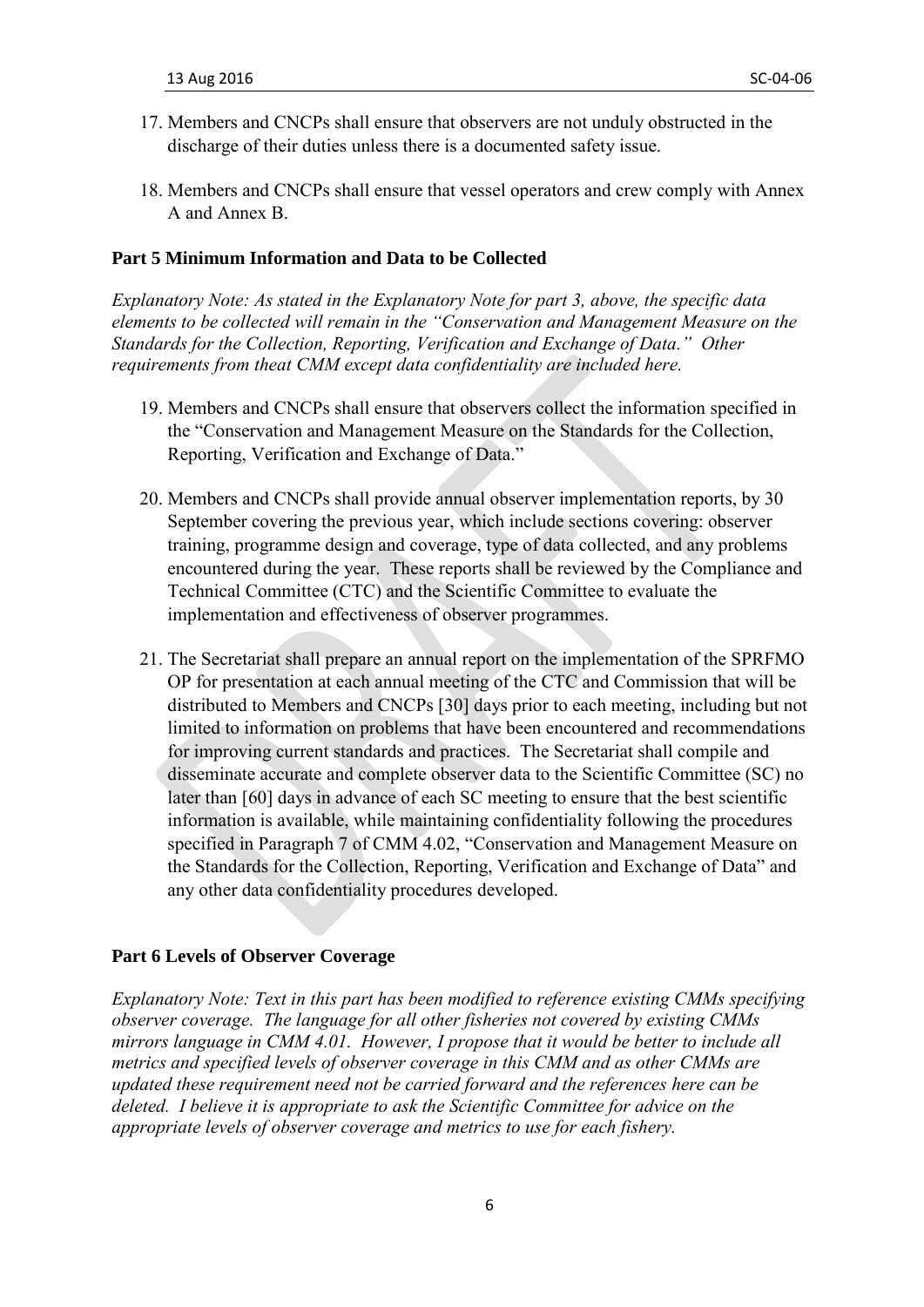- 22. For the *Trachurus murphyi* fishery, the level of observer coverage shall be as specified in CMM 4.01, "Conservation and Management Measure for *Trachurus murphyi*.
	- a. Members and CNCPs participating in the Trachurus murphyi fishery shall ensure a minimum of 10% observer coverage of trips
	- b. In the case of the vessels undertaking no more than 2 trips in total, the 10% observer coverage shall be calculated by reference to active fishing days for trawlers and sets for purse seine vessels.
- 23. For bottom fisheries, the level of observer coverage shall be as specified in CMM 4.03, "Conservation and Management Measure for the Management of Bottom Fisheries in the SPRFMO Convention Area."
	- a. for vessels using trawl gear in the Convention Area, ensure 100 percent observer coverage for vessels flying their flag for the duration of the trip;
	- b. for each other bottom fishing gear type, ensure that there is at least a 10 percent level of observer coverage each fishing year;
- 24. For new and exploratory fisheries, the level of observer coverage shall be as specified in CMM 4.13, "Conservation and Management Measure for the Management of New and Exploratory Fisheries in the SPRFMO Convention Area."
- 25. For all other fisheries, Members and CNCPs shall ensure a minimum of 10% observer coverage of trips. In the case of the vessels undertaking no more than two trips in total, the 10% observer coverage shall be calculated by reference to active fishing days or sets.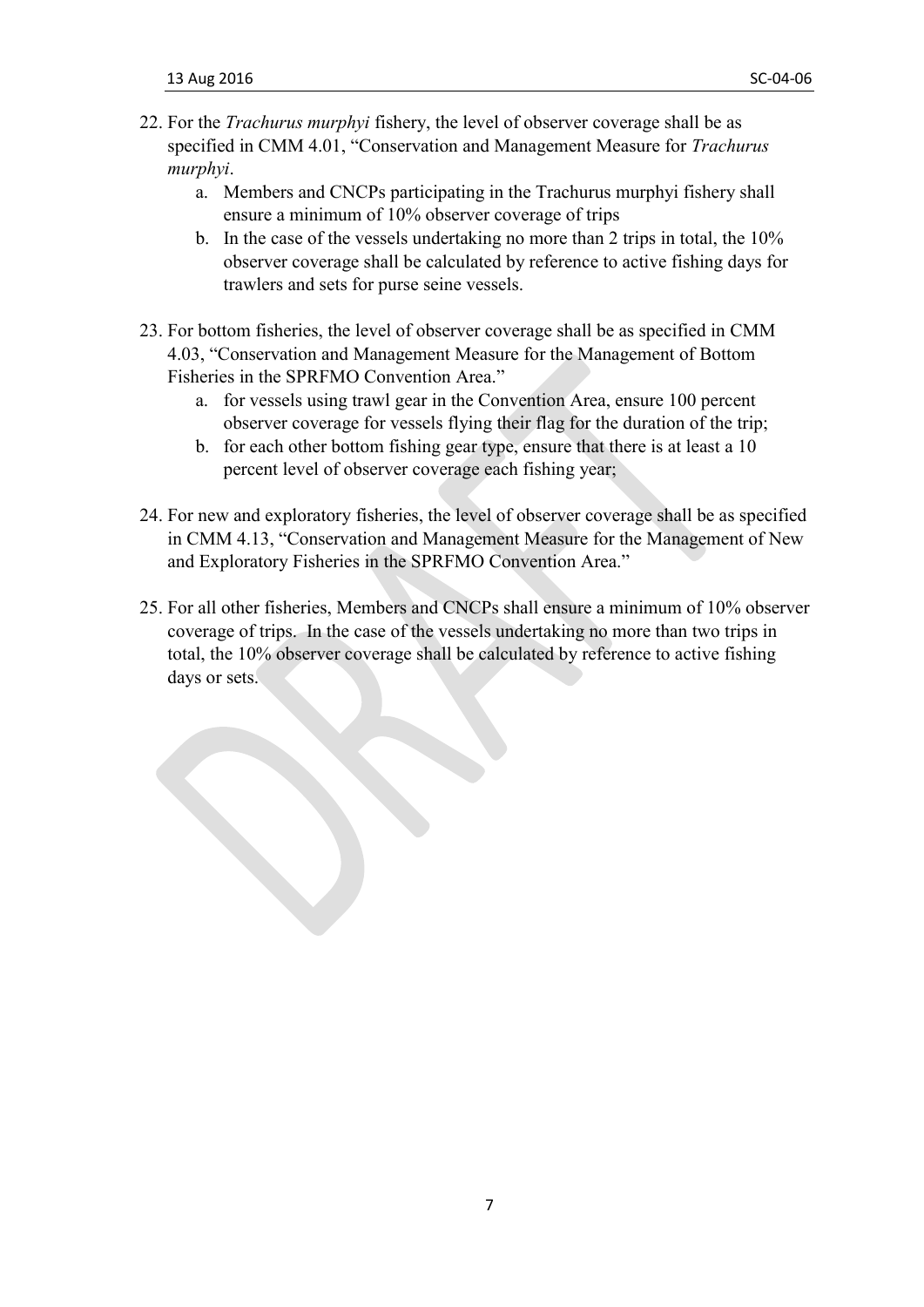## **Annex A: Rights and Responsibilities of Observers in the SPRFMO Observer Programme**

- 1. The rights of observers shall include:
	- a. Full access to and use of all facilities and equipment of the vessel which the observer may determine is necessary to carry out his or her duties, including full access to the bridge, fish and any bycatch on board, and areas which may be used to hold, process, weigh, and store fish.
	- b. Full access to the vessel's records including its logs and documentation for the purpose of records inspection and copying, vessel diagrams, reasonable access to navigational equipment, charts and radios, and reasonable access to other information related to fishing.
	- c. Access to and use of communications equipment and personnel, upon request, for entry, transmission, and receipt of work related data or information.
	- d. Access to additional equipment, if present, to facilitate the work of the observer while on board the vessel, such as high powered binoculars, electronic means of communication, freezer to store specimens, scales, etc.
	- e. Access to the working deck or hauling station during net or line retrieval and to specimens (alive or dead) in order to collect and remove samples, as well as cooperation of the vessel crew when sampling the catch.
	- f. Notice by the vessel captain of at least fifteen (15) minutes before hauling or setting procedures, unless the observer specifically requests not to be notified.
	- g. Access to food, accommodations, medical facilities that meet international maritime standards, and sanitary facilities of a reasonable standard equivalent to those normally available to an officer on board the vessel.
	- h. The provision of adequate space on the bridge or other designated area for clerical work and adequate space on the deck or factory for observer duties.
	- i. Freedom to carry out their duties without being assaulted, obstructed, resisted, delayed, intimidated or interfered with in the performance of their duties.
	- j. Full access to verify safety equipment onboard (safety orientation tour provided by officers/crew), before the vessel leaves dock, and recording any pertinent information including life rafts capacity, radios, etc.
	- k. Full access to communication equipment onboard that allows the observer to communicate with the observer program on land at any time in case of emergencies.
	- l. Free access to record any pertinent information including but not limited to video and still images.
	- l. A permanent delegate or supervisor on land to communicate with while at sea.
	- m. Provision of personal protective equipment, including personal locator beacon.
	- n. Ability to decline to board a vessel if safety issues are detected, such as expired life rafts, restricted capacity of the rafts, expired fire extinguishers, malfunctioning safety equipment, inadequate accommodations, etc., and communicate the safety issues to the vessel captain, observer provider, Secretariat, and flag State.
	- o. Timely medical attention in case of illness or injury.
	- p. Upon request, receiving reasonable assistance of the crew to perform their activities including sampling, handling large specimens, releasing incidental specimens, measurements, etc.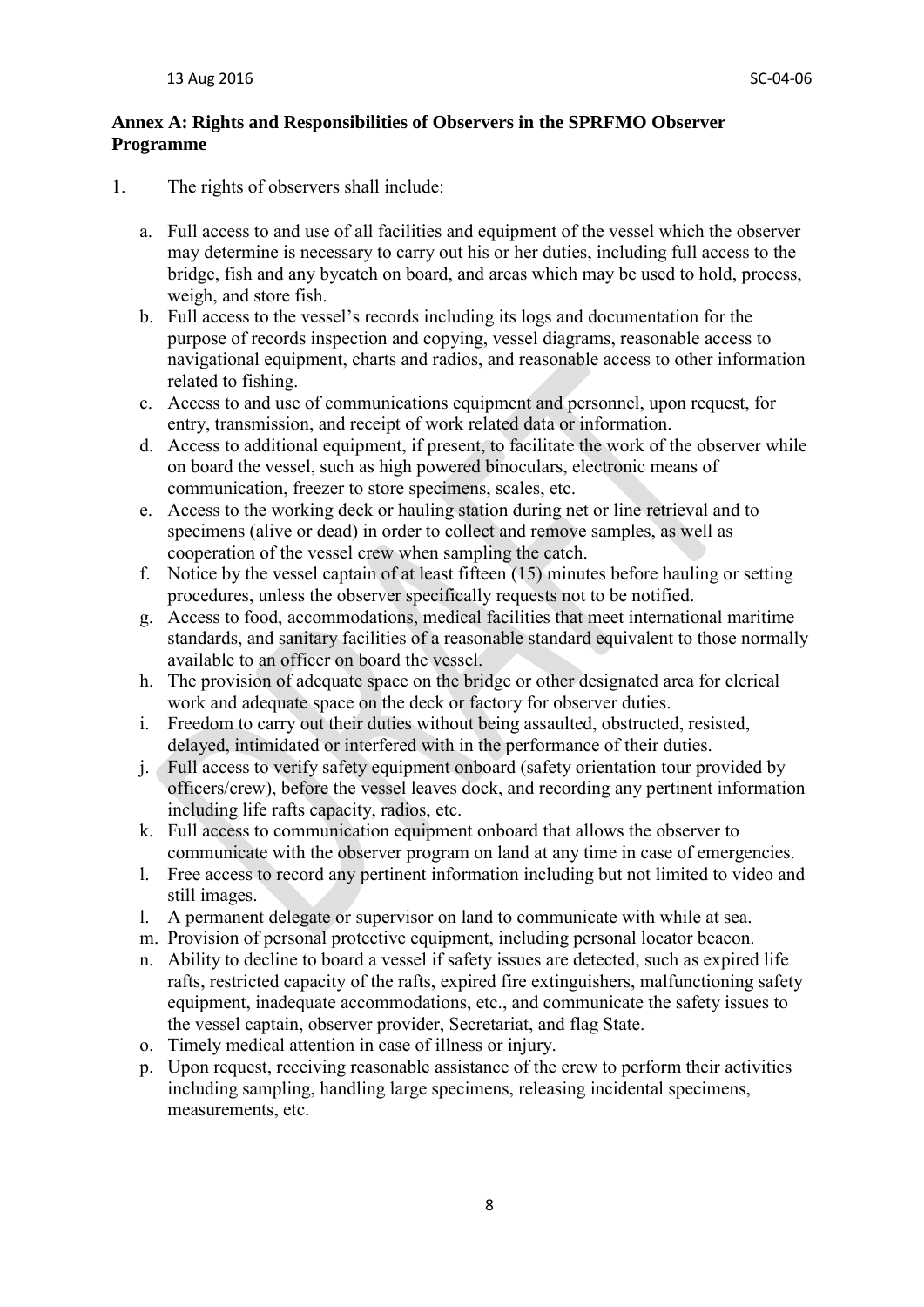- 2. The responsibilities of the observers shall include:
	- a. Being capable of performing the duties set out by the Commission.
	- b. Accurately recording sampling data and writing reports as directed by the Commission.
	- c. Successfully completing training, and receiving satisfactory evaluation of performance after each cruise and briefing according to standards set by the Commission in order to be certified annually as an observer of the SPRFMO OP.
	- d. Carrying identification documents issued by the designating Member or CNCP in a form approved by the Commission.
	- e. Acceptance and compliance with agreed upon confidentiality rules and procedures with respect to the fishing operations of the vessels and of the vessel owners.
	- f. Maintenance of independence and impartiality at all times while on duty in the SPRFMO Observer Programme.
	- g. Compliance with SPRFMO Observer Programme protocols for observers carrying out SPRFMO Observer Programme duties on board a vessel.
	- h. Compliance with the laws and regulations of the Member or CNCP that exercises jurisdiction over the vessel.
	- i. Respecting the hierarchy and general rules of behavior that apply to all vessel personnel.
	- j. Performance of duties in a manner that does not unduly interfere with the lawful operations of the vessel and in carrying out their functions they shall give due consideration to the operational requirements of the vessel and shall communicate regularly with the captain or master of the vessel.
	- k. Following a mechanism established by the Commission for the resolution of conflicts.
	- l. Familiarity with the emergency procedures aboard the vessel, including the locations of life rafts, fire extinguishers, and first aid kits.
	- m. Communicating regularly with the vessel captain on relevant observer issues and duties.
	- n. Observance of ethnic traditions of the crew and customs of the flag State of the vessel.
	- o. Refraining from actions that could negatively affect the image of the SPRFMO Observer Programme.
	- p. Adherence to any SPRFMO codes of conduct for observers.
	- q. Promptly writing and submitting reports to the Commission or national programme in accordance with procedures adopted by the Commission.
	- r. Before boarding the vessel, ensure that the embarkation point is free of obstacles, and wear a personal flotation device and take appropriate safety precautions when embarking and disembarking.
	- s. Communicating at least once a day with the program managers on land.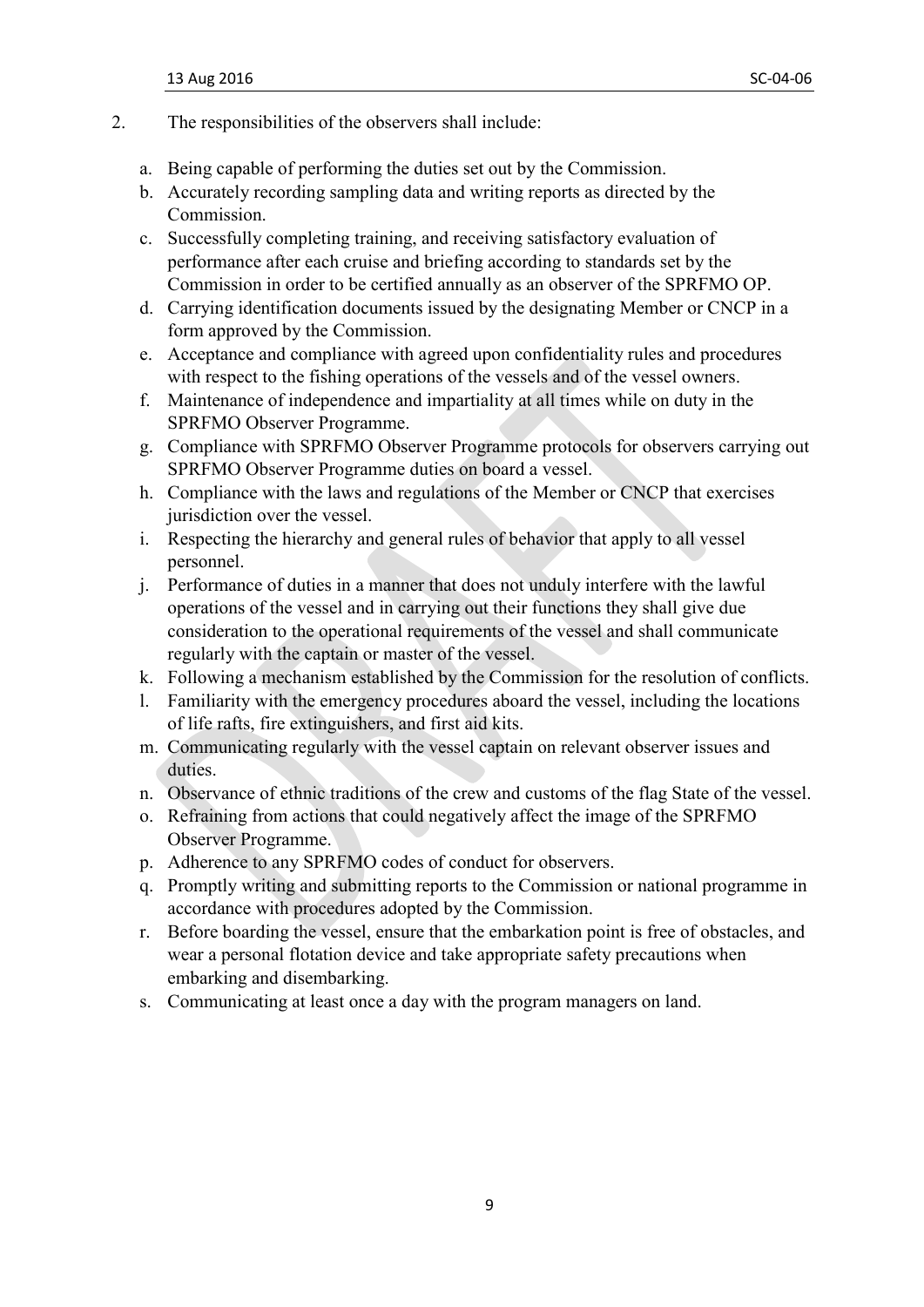#### **Annex B: Rights and Responsibilities of Vessel Operators, Captain and Crew**

- 1. The rights of vessel operators and captains shall include:
- a. Expectation that at least [15] days of prior notice of the placement of SPRFMO Observer Programme observers shall be given.
- b. Expectation that the observers will comply with the general rules of behavior, hierarchy, and laws and regulations of the Member or CNCP that exercises jurisdiction over the vessel.
- c. Timely notification from the observer provider on completion of the observer's trip of [describe specific information to be shared – sampling information, other information?] to the vessel owner for review. The captain shall have the opportunity to review and comment on this information, and shall have the right to include additional information deemed relevant or a personal statement. [Discussion is needed to clearly specify which data can be shared with vessel owners and operators and which data is confidential and cannot be shared].
- d. Ability to conduct operations of the vessel without undue interference due to the observer's presence and performance of necessary duties.
- e. Ability to assign, at his or her discretion, a vessel crew Member to accompany the observer when the observer is carrying out duties in hazardous areas.
- 2. The responsibilities of vessel operators and captains shall include:
- a. Accepting onboard the vessel one or more persons identified as an under the SPRFMO Observer Programme when required by the Commission.
- b. Ensuring vessels operating in the SPRFMO Area include certified sample stations and/or other equipment (such as MCP scales and/or flow scales) to the extent that there are established standards set by the Commission for different types of vessels.
- c. Maintaining an inspection report of the sample stations, and make a station diagram available to the observers.
- d. Not altering the sample stations unless approved by the Commission.
- e. Informing the crew of the timing of the SPRFMO Observer Programme observer boarding as well as their rights and responsibilities when an observer from the SPRFMO Observer Programme boards the vessel.
- f. Assisting the SPRFMO Observer Programme observer to safely embark and disembark the vessel at an agreed upon place and time.
- g. Giving notice to the SPRFMO Observer Programme observer at least fifteen (15) minutes before the start of a set or haul onboard, unless the observer specifically requests not to be notified.
- h. Allow and assist the SPRFMO Observer Programme observer to carry out all duties safely.
- i. Allowing the SPRFMO Observer Programme observer full access to the vessel's records including vessel logs and documentation for the purpose of records inspection and copying.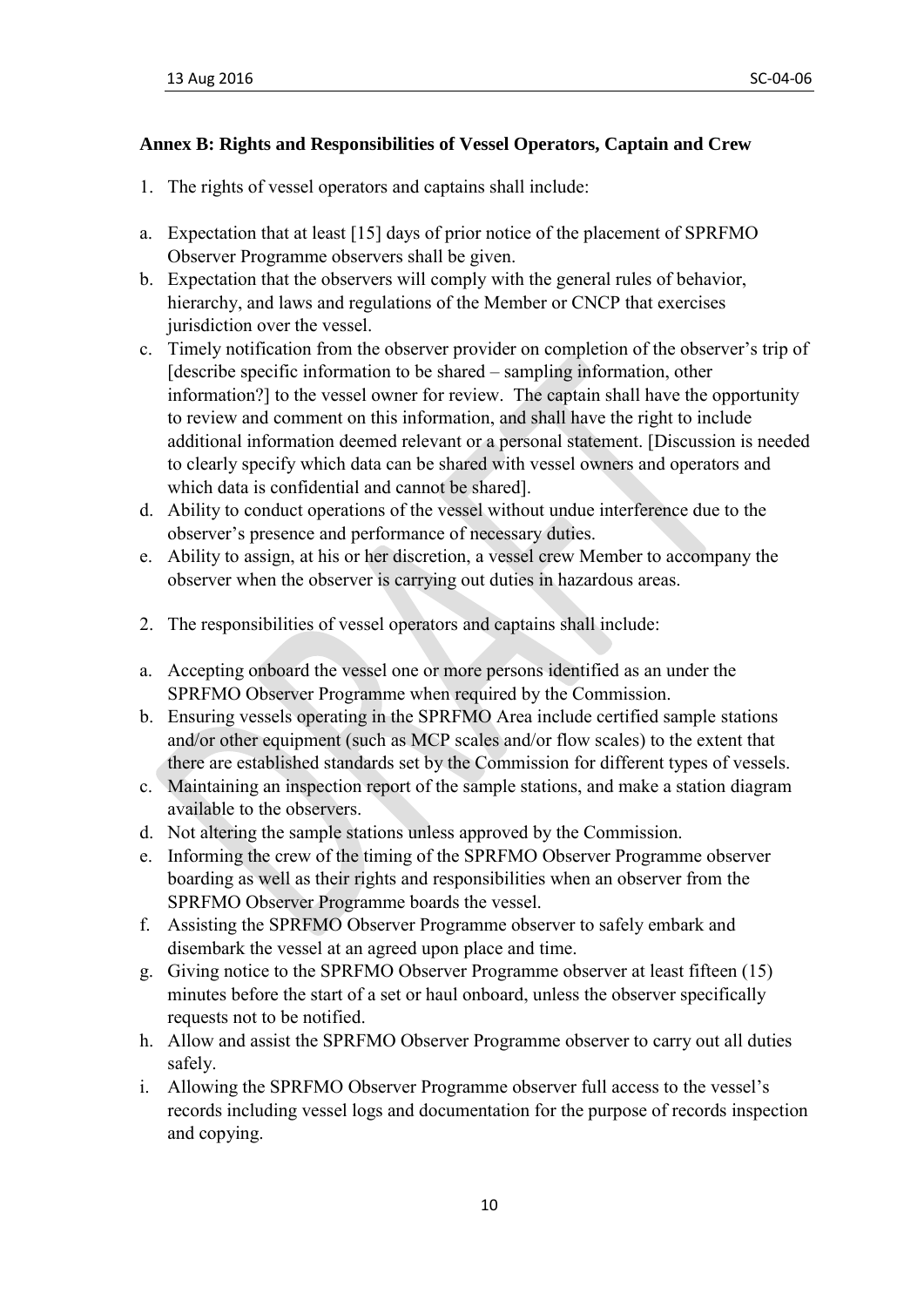- j. Allowing reasonable access to navigational equipment, charts and radios, and reasonable access to other information related to fishing.
- k. Permitting access to additional equipment, if present, to facilitate the work of the SPRFMO Observer Programme observer while onboard the vessel, such as baskets, scales, high powered binoculars, photo cameras, stationary, electronic means of communication, safety gear (life vests, hard hats, immersion suits, strobe lights, personal locator beacons) etc.
- l. Allow and assist the SPRFMO Observer Programme observer to remove and store samples from the catch.
- m. The provision to the SPRFMO Observer Programme observer, while onboard the vessel, at no expense to the observer or the SPRFMO Observer Programme observer's provider or government, with food, accommodation, adequate sanitary amenities, and medical facilities of a reasonable standard equivalent to those normally available to an officer onboard the vessel.
- n. The provision to the SPRFMO Observer Programme observer, while onboard the vessel, insurance coverage for the duration of the observer's time onboard the vessel.
- o. Allow and assist full access to and use of all facilities and equipment of the vessel that the observer may determine is necessary to carry out his or her duties, including full access to the bridge and any internet capabilities, fish onboard, and areas which may be used to hold, process, weigh, and store fish.
- p. Ensuring the SPRFMO Observer Programme observer is not assaulted, obstructed, resisted, delayed, intimidated, interfered with, influenced, bribed or is attempted to be bribed in the performance of their duties.
- q. Following an established mechanism adopted by the Commission for solving conflicts.
- 3. Rights and responsibilities of vessel crew shall include:
	- a. Expectation that the SPRFMO Observer Programme observer will comply with the general rules of behavior, hierarchy, and laws and regulations of the Member or CNCP that exercises jurisdiction over the vessel.
	- b. Expectation that a reasonable period of prior notice of the placement of a SPRFMO Observer Programme observer shall be given by the Captain.
	- c. Reasonable expectation of privacy in crew personal areas.
	- d. Ability to carry out duties associated with normal fishing operations without undue interference due to the SPRFMO Observer Programme observer's presence and performance of their necessary duties.
- 4. The responsibilities of the vessel crew shall include:
- a. Not assaulting, obstructing, resisting, intimidating, influencing, or interfering with the SPRFMO Observer Programme observer or impeding or delaying observer duties.
- b. Compliance with regulations and procedures established under the Convention and other guidelines, regulations, or conditions established by the Member or CNCP that exercises jurisdiction over the vessel.